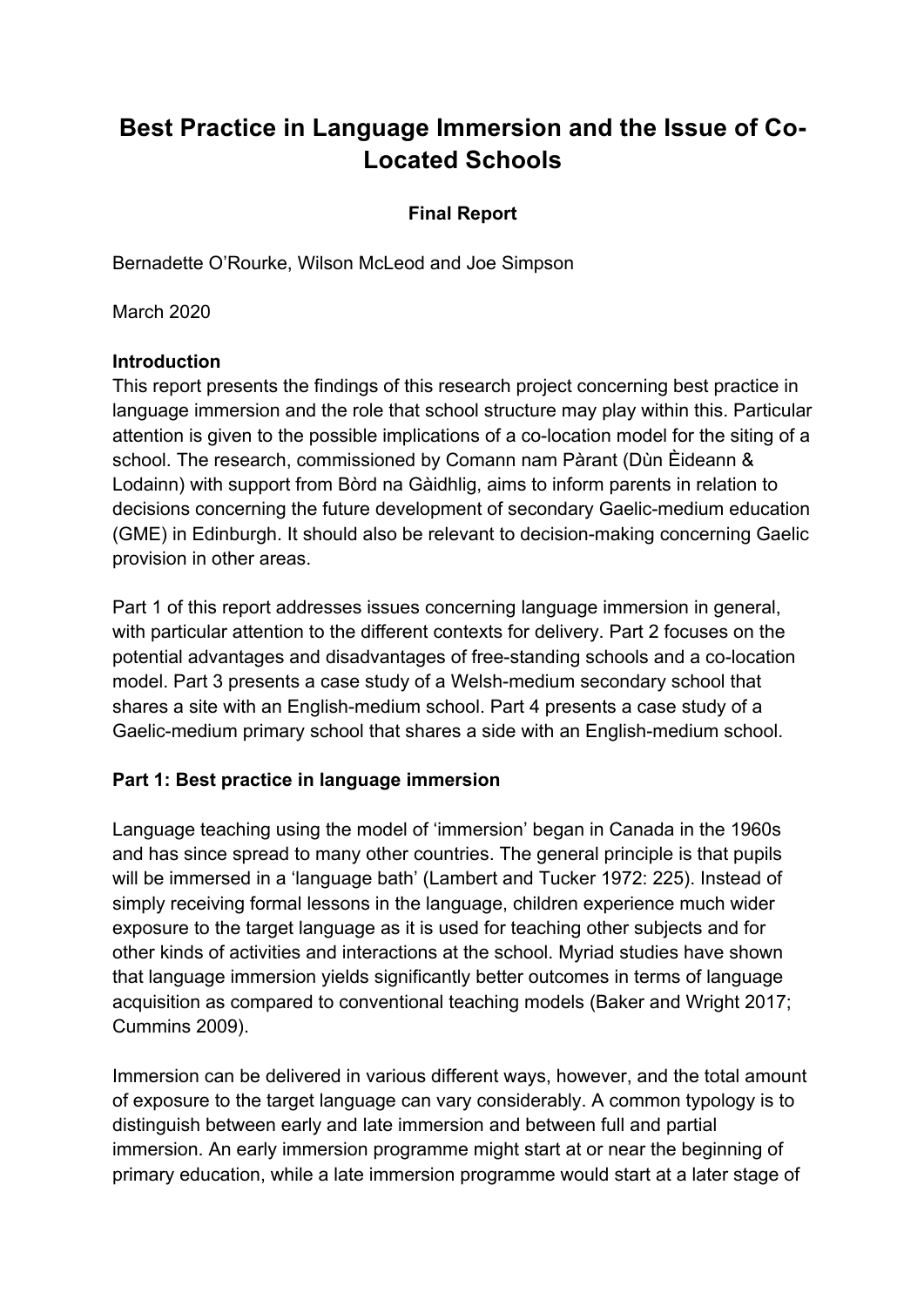education (possibly as late as age 12). A full immersion programme uses the target language for (almost) all lessons and in (almost) all contexts, while a partial immersion programme also uses the children's first language (L1) for some proportion of the teaching time (often 50%) (Baker and Wright 2017). Research suggests that, broadly speaking, 'the more time spent learning through the [target] language, the higher the level of proficiency attained' (Fortune 2012: 10).

Primary GME in Scotland has developed as an early full immersion programme, with Gaelic used exclusively until the end of primary 3, at which point English is introduced. This approach is formally recommended in the statutory guidance on Gaelic education (Bòrd na Gàidhlig 2017: 24). This model is followed fairly consistently across Scotland, although there is then considerable variation in upper primary, with some schools moving towards a 50-50 model by P7 (O'Hanlon, Paterson and McLeod 2012).

The great majority of primary schools which offer GME (53 out of 59) do so using a unit model. In the unit model, one group of pupils in the school receives GME while another (typically the majority) learns through the medium of English (Bòrd na Gàidhlig 2019: 3, 13)<sup>1</sup>. In contrast to Ireland and Wales, where pupils in Englishmedium education all study Irish or Welsh as a subject, English-medium pupils in schools with Gaelic units usually learn little or no Gaelic. Gaelic may thus not just be limited to the school environment, but confined to the Gaelic classroom.

Since the 1990s, parents in several different parts of Scotland have campaigned for free-standing Gaelic schools, generally on the grounds that they believed this structure would provide a more fully immersive environment than the unit model and would provide better outcomes in terms of language acquisition and pupil confidence. The first free-standing GM primary school was opened in Glasgow in 1999 and there are now six Gaelic primary schools in different parts of Scotland, including Edinburgh's Bun-sgoil Taobh na Pàirce, which opened in 2013.

The overall rationale for free-standing schools was explained by Canadian researcher Lesley Doell as follows:

The recipe for successful implementation includes not only actively encouraging the use of [the immersion language] outside of the classroom but also within the school 'so that the language is perceived as an authentic means of communication for a social purpose that goes beyond academic learning and pervades the life of the school' (Doell 2011, quoting Lapkin 1991: 2)).

Some schools in which some of the pupils are taught through the medium of English are nevertheless designated as Gaelic schools. Such schools are probably best understood as following the unit model, although the overall school ethos may have a stronger Gaelic element than other schools with Gaelic units.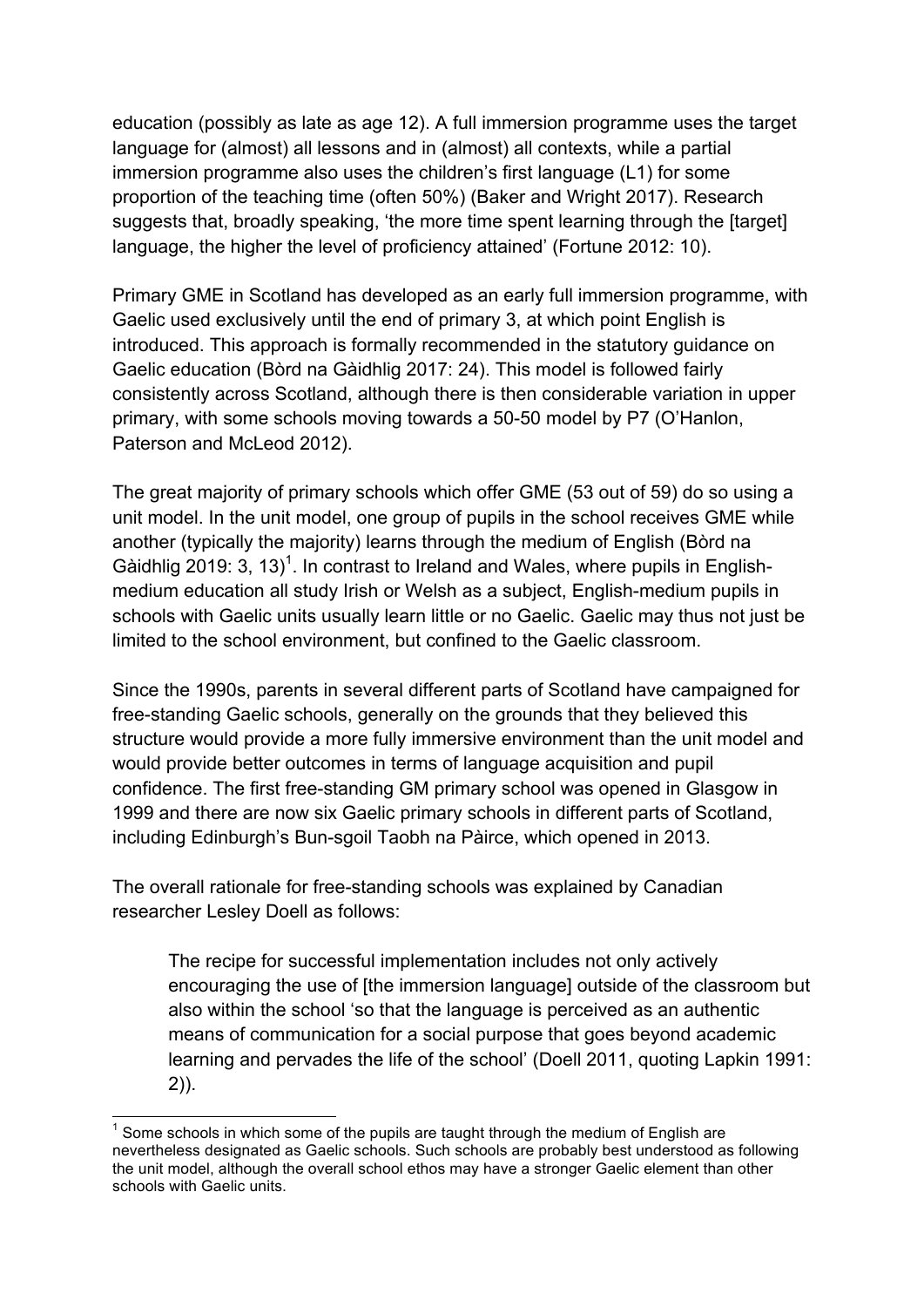The unit model is relatively rare internationally. In Ireland and Wales, for example, immersion education is usually delivered via free-standing schools, both at primary and secondary level. In Ireland, there are a small number of secondary Irish-medium units, but Gaeloideachas, the lead organisation for the development of Irish-medium education, 'believes that a stand-alone Irish-medium school is preferable to an *aonad* [unit] to effectively implement the immersion education model'. Gaeloideachas also 'believes that every *aonad* patron should aim to develop the *aonad* to become a stand-alone school' (Gaeloideachas 2020: 2). The basis for these beliefs is not articulated in detail, however. In some cases, the level of Irish-medium teaching offered in secondary units has been perceived as inadequate, prompting public campaigns for a dedicated school (*Irish Times* 2019).

The unit system is not used in Wales, but there is considerable diversity in the structure of provision. In 2014-5, there were 23 Welsh-medium secondary schools, 27 bilingual schools, 9 English schools with significant use of Welsh, and 148 English-medium secondary schools. In the bilingual schools, all pupils are partly taught through the medium of Welsh, and the proportion of subjects taught through Welsh exceeds 80% in some cases (Jones 2016: 3). Because attainment in Welsh by English-medium pupils has been perceived as weak, the government is now proposing to abolish the distinction between the first-language and second-language Welsh curricula. This will mean embedding Welsh to a greater degree in all schools, including more bilingual teaching and a greater focus on understanding and using Welsh as a means of oral communication (Lovell 2019).

Although other countries such as Ireland, Wales and the Basque Country have longestablished full immersion programmes at secondary level, secondary GME in Scotland is much less extensive than primary. There is currently only one GM secondary school (in Glasgow). In other secondary schools which offer GME (such as James Gillespie's High School in Edinburgh), only a certain proportion of subjects are delivered through the medium of Gaelic, and the proportion of GM teaching tends to drop off sharply in upper secondary. In 2018-19 there were 325 GM pupils in S1 in Scotland but only 112 in S6 (Bòrd na Gàidhlig 2019: 6).

The statutory guidance on Gaelic education is worded flexibly to account for different local contexts, stating that 'the GME curriculum from S1 to S3 and into the Senior Phase (S4-S6) remains one based on the principle of immersion in Gaelic' and that 'schools should aim to deliver a sufficient proportion of the secondary curriculum through the medium of Gaelic to enable young people to continue to develop their fluency in Gaelic' (Bòrd na Gàidhlig 2017: 25).

It might be assumed that the diminishing intensity of GME at secondary level has negative consequences for the development and consolidation of pupils' language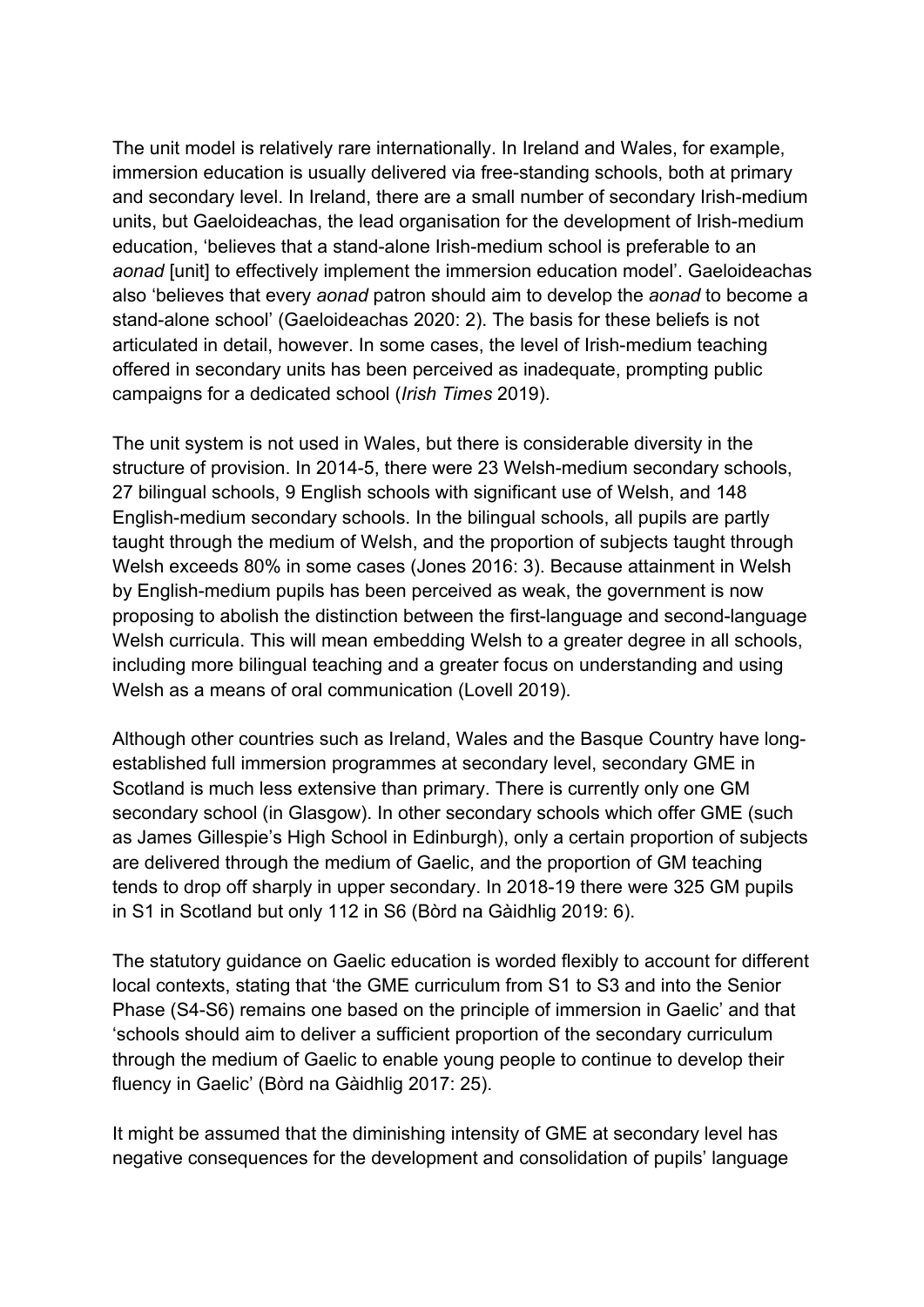skills, but there is no research comparing the linguistic abilities of graduates of secondary GME according to varying levels of Gaelic input in secondary school.

While there is very extensive research on the outcomes of bilingual education (Baker and Wright 2017), this work focuses overwhelmingly on the evaluation of different kinds of teaching models (e.g. the duration of the immersion programme or the proportion of teaching delivered through the target language). For example, there have been many studies comparing the outcomes of early v. late immersion programmes in terms of pupils' language skills and confidence (beginning at age 5/6 or 11/12) (e.g. Ó Muircheartaigh and Hickey 2008).

In contrast, there is much less research comparing the outcomes from different kinds of school structures, e.g. comparing linguistic attainment from pupils in free-standing schools with those in units within majority-language schools. Examples include Doell's work from the Canadian context, which found that the transition from a unit to a school model 'had a profound impact on the culture of the school': 'rather than French being only a language of instruction, it is now brought alive outside of the four classroom walls' (Doell 2011).<sup>2</sup>

Gathercole and Thomas (2005) compared the linguistic accuracy of primary pupils' Welsh according to a range of differentiating factors, including school structure. 324 pupils were tested, from six Welsh-medium primary schools and seven bilingual Welsh-English primary schools. Pupils from the Welsh-medium schools outperformed those from the bilingual schools, although the difference between the two school groups was much less than the difference between those pupils who spoke Welsh at home and those who spoke English.

In the Gaelic context, the language policy objectives underpinning GME are not limited to linguistic attainment of the kind measured by conventional testing or assessment. The policy aspiration is that graduates of GME will become active, confident users of the language and remain so after they leave school. Existing research on the graduates of primary GME units suggests that this objective has not been effectively realised (Dunmore 2019). There have been no studies comparing the graduates of units with those of free-standing schools, however.

It should also be noted that international research indicates that pupils who are acquiring a language through immersion at school tend not to use the language in their own group interaction (Macleod et al. 2014: 9–11). This pattern has also been observed in the Gaelic context (NicLeòid 2018: 54). A successful immersion model would aim to address this challenge.

<sup>&</sup>lt;sup>2</sup> Note that Doell's report did not involve testing of pupils' linguistic attainment.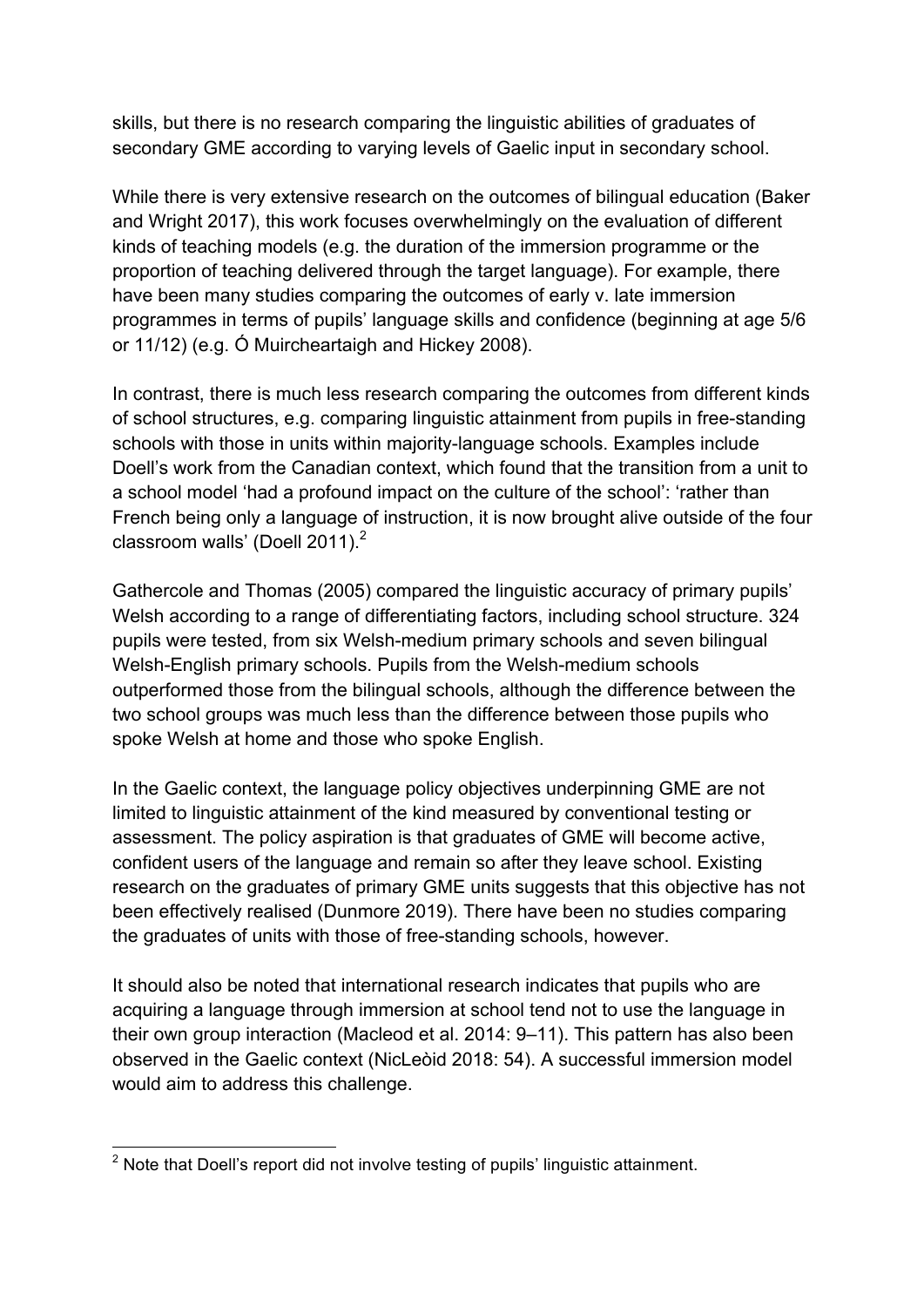An important point of variation in relation to immersion programmes is the extent to which the target language is used in pupils' homes and in the community in which the school is located. In many immersion programmes around the world the target language has essentially no role in pupils' lives outside the school: almost none of the pupils speak it at home and it has almost no presence in their community. Elsewhere, the use of the language as a target medium reinforces home or community language use. GME varies in this respect; Gaelic schools and units in the Central Belt are in a much less Gaelic-rich environment than those in the Western Isles. Linguistic attainment and intensity of language use tend to be higher among pupils who speak the language outside the school than those who rarely use it beyond the classroom (Thomas and Roberts 2011). This suggests that ensuring a strong Gaelic environment and ethos may be particularly important for schools in areas where pupils receive little linguistic reinforcement outside the school.

## **Part 2: Issues of school structure**

School co-location refers to two (or occasionally more) schools operating from the same physical site. The schools may share physical infrastructure such as auditoriums, gymnasiums, libraries and social spaces; services such as groundskeeping or security; or both. As discussed below, the extent to which buildings, facilities and services are shared between the schools varies from case to case. The development of a co-located facility thus involves myriad decisions about the physical layout of the site and the ongoing operation of the two schools.

The terminology used in this area is inconsistent and arguably contradictory. The terms 'joint campus', 'shared campus', 'split campus', 'split site' and 'co-location' are all in circulation and it is not clear that these terms have the same meaning in all countries and contexts. This report uses the term 'co-location' but it is important to understand that within the general framework of co-location there can be considerable and significant variation in the relationship between the two schools. In the context of language immersion, the consequences of decisions concerning the physical structure and the operation of the two schools could be profound, as discussed below.

School co-location is not a common practice across the UK, but is notably more common in Northern Ireland and Scotland than in England and Wales. In Scotland around 10% of schools (primary and post-primary) are co-located, and the practice has become more common in the last decade. The vast majority of co-located schools in Scotland comprise a non-denominational school and a Catholic school.

The main reasons for the increased use of the co-location model are financial rather than educational in nature: this model offers the opportunity for cost savings in terms of both construction and operational costs. Some educational or social benefits have also been identified in relation to this model, although it is important to understand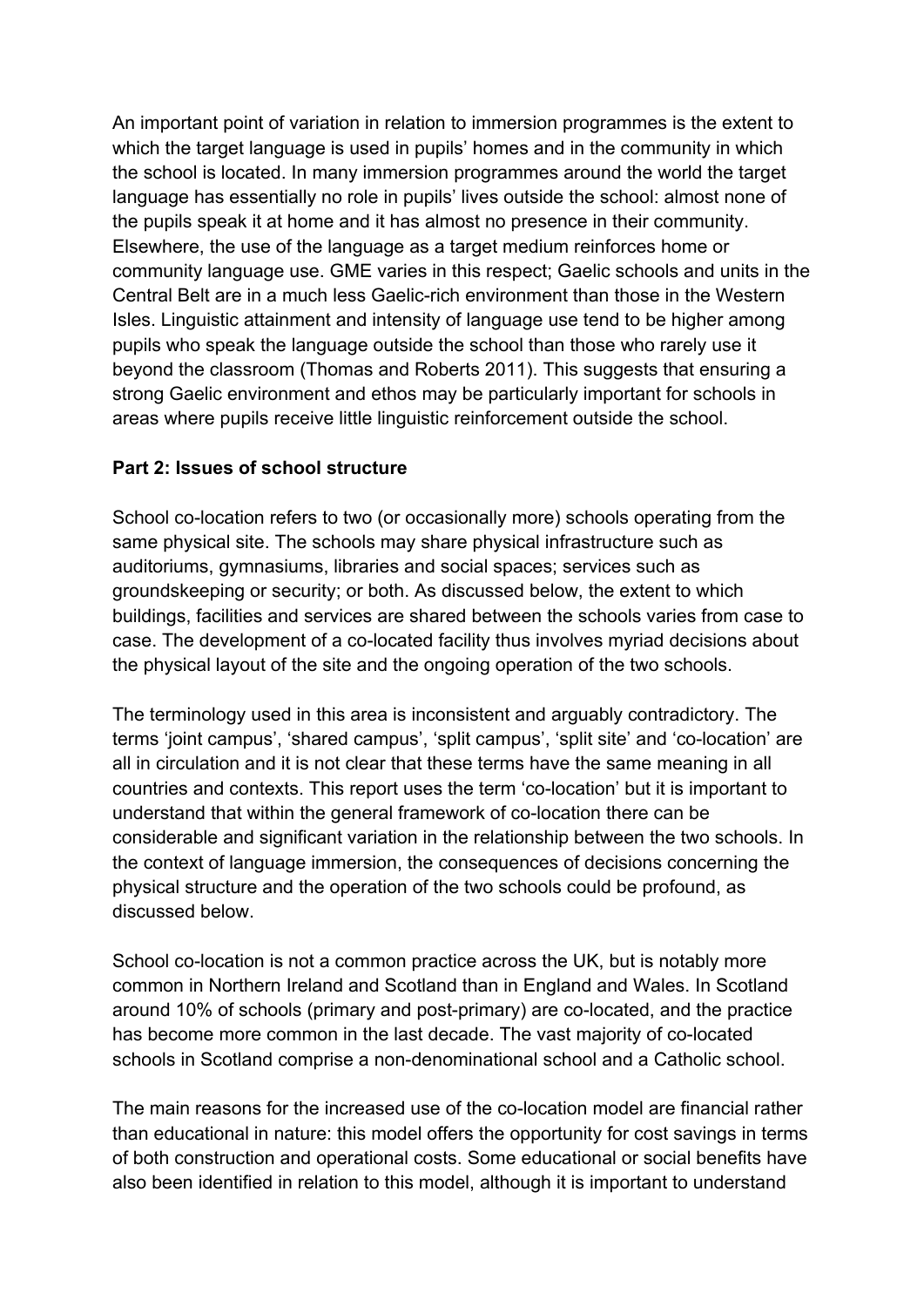that these are secondary in nature; in effect, the model is adopted for financial reasons and then ways are found to try to make it successful in educational and/or social terms. Social benefits include the reduced carbon footprint that results from linking two schools with shared facilities.

Our research has only found two examples of co-location involving an immersion secondary school and a monolingual majority language school. This example, in Newport, Wales, is considered in detail in Part 3 of this report). However, it should be noted that one of the six GM primary schools in Scotland, Bun-sgoil Ghleann Dail in Glasgow, is co-located with an English-medium school.

Because there appear to be hardly any direct precedents, there is no research comparing the language skills and practices of pupils in co-located immersion schools with those at free-standing immersion schools. However, analogous research comparing free-standing immersion schools with immersion units may be drawn upon. For example, evidence from Ireland suggests that pupils use less Irish in the playground in Irish-medium units than in free-standing Irish medium schools (Ó Duibhir et al. 2017: 100-01). It is possible, however, that a unit in an Englishmedium school is not closely analogous to a separate Gaelic school sharing facility with a co-located English-medium school.

In relation to the possibility of co-locating a Gaelic-medium and an English-medium school, the fundamental issue can be expressed as follows. The greater the degree of physical separation and distance between the two schools, and the less the interaction between the pupils and staff of the two schools, the better in terms of language acquisition, development and use. However, designing and operating two co-located schools on such a basis might significantly reduce any of the cost savings associated with the co-location model.

Considering the design of the two co-located schools, at one extreme there could be two entirely separate buildings (or sets of buildings), with no shared spaces; at the opposite extreme there could be a single building with a single entrance with considerable use of shared spaces; or there could be something in between.

In terms of the operation of two co-located schools, there could be full separation of functions and staffing or there could be shared use and staffing of common areas such as a reception area and sports facilities and with joint administration and staffing of certain functions such as building maintenance, finance etc. Decisions about the most effective model for a co-located Gaelic school would require a comprehensive and detailed evaluation of all aspects of school life so as to make sure that sharing a particular facility or aspect of operational activity would not have negative consequences. It would not be viable to adopt a pre-existing template or standard model of some kind.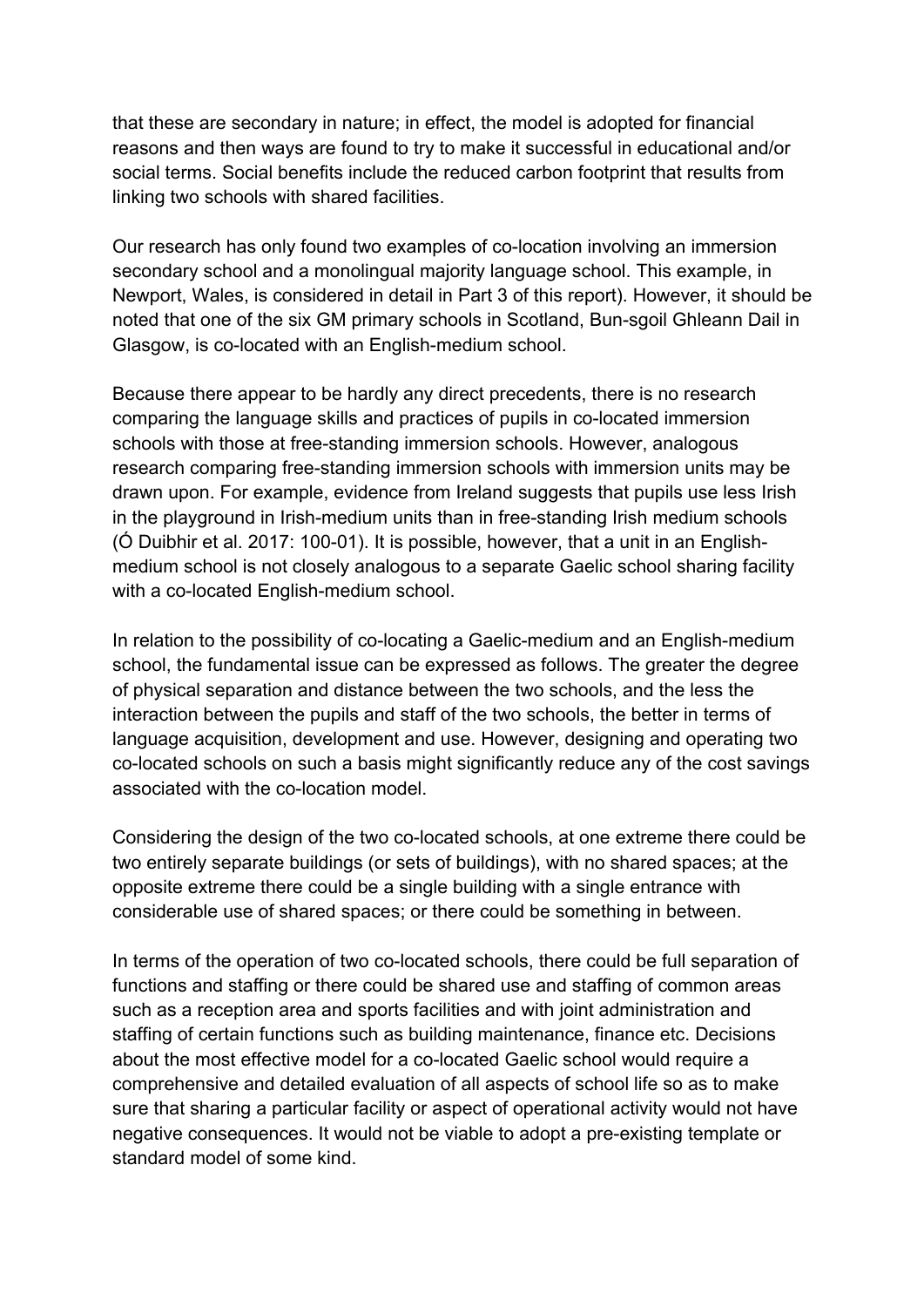Two contrasting examples in Scotland are Forrester High School/St Augustine's High School in the South Gyle area of Edinburgh and the Port Glasgow High School/St Stephen's High School/Craigmarloch Additional Support Needs School in Inverclyde. In the former, the only shared space is the 'community sports hub', which also functions as a sports centre hosting extracurricular sports clubs not exclusive to children of either school. In the latter, the three co-located schools are physically joined by a shared central space and share a dining hall, library, science classrooms, science and technology resources, music rooms, sports block and drama/performing arts area.

Co-located schools in Scotland and Northern Ireland have tended to promote interaction between the two groups of pupils as an end in itself, as part of a wider policy of breaking down denominational barriers and building community cohesion (O'Sullivan, O'Flynn and Russell 2008; Department of Education 2015). However, in the context of a GM school such an approach would tend to dilute the immersion environment and make the overall experience for the Gaelic-medium pupils closer to that of a unit than a free-standing school.

# **Part 3: Case study of Ysgol Gyfun Gwent Is Coed High School, Newport, Wales**

Gwent Is Coed is the first Welsh-medium secondary school in the city of Newport (one of the least Welsh-speaking parts of Wales). It was established in 2016 and in 2018 the school moved to its current site which it shares with an English-medium school, The John Frost School. As the model of a non-English-medium secondary school sharing a site with an English-medium school is so rare, the experience of those involved with the school provides a valuable case study for this project.

The case study involved telephone interviews and email conversations with Gwent Is Coed's headteacher, the chair of governors and a parent governor, in addition to desktop research.

Gwent Is Coed and John Frost are situated in separate buildings. A fence divides the space between the schools, giving each its own playground. The schools have completely different staff and teachers. There is little shared use of facilities between the two schools, and though relations are good and there is some joint project work between the two schools, the separation of arrangements has been a conscious decision by Gwent Is Coed 'in order to protect the linguistic integrity of the school' (according to the Chair of Governors). Entrances to the schools are at opposite sides of the campus, in order to ensure both schools linguistic distinctiveness, and the start and end times at the two schools are different. Use of the recreational grounds are timetabled so that pupils from the two schools do not use them simultaneously.

In the interviews the informants reaffirmed the above making it clear that pains had been taken to ensure that Welsh-medium education not be compromised by the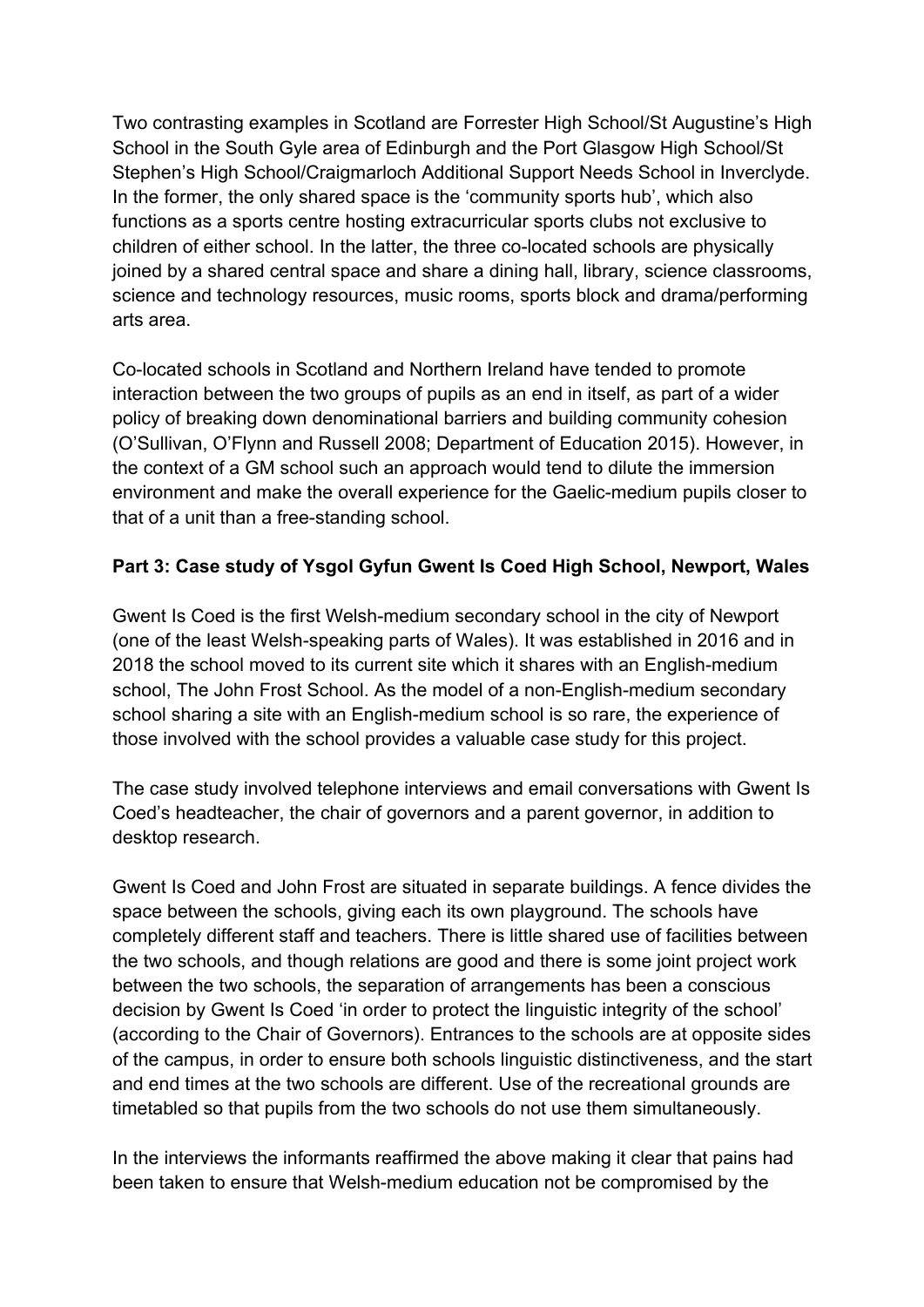proximity of the English-medium school. This has been achieved by a deliberate policy of keeping the two groups of pupils apart. The chair of governors noted that:

We as governors were very firm that sharing a site was not an option as it would compromise the language immersion that is essential to language growth in our young people [translation from Welsh].

The headteacher went further, disputing the notion of the 'shared' campus:

We don't actually share a site, it is a split site. We have different homegoing times and different, staggered break and lunch times, though there is a crossover so we try and keep the pupils apart as much as possible. [. . .] There is no way for the pupils other than shouting over the fence to interact with each other at lunchtime and break time.

The result of the organised separation of cohorts, the headteacher claimed, was that the close proximity of the English-medium school had 'very little' impact on the language habits of the Gwent Is Coed pupils: The language habits of the [colocated English-medium] school don't [. . .] impact on us [. . .]. Next door in John Frost they have something like 25 different languages so they're quite relaxed about language differences. If anything, the Welsh use of the John Frost children has improved because they now know how to ask for their football back through the medium of Welsh when it comes over the fence!" However, the headteacher stressed that any further 'sharing' between the schools, especially in cases of pupils from the two schools occupying the same spaces, would 'not have a positive effect on the children's language habits" and would tend to undermine the goal of immersion education: I think that [the Gwent Is Coed] model can work. If there was a shared campus with the pupils occupying the same area, I would say that it absolutely wouldn't work, because what would happen then would be that the pupils would revert to the language of the home, of television, the language that they feel comfortable with and the language that the majority of the pupils understand, and therefore they would speak English.

# **Part 4: Case Study of Glendale Primary School**

The second case study focuses on Sgoil Ghàidhlig Ghleann Dail in Glasgow, which shares a campus with an English-medium primary school, Glendale Primary School. The school shares a campus with an English-medium primary school. The case study involved telephone interviews with a parent, a member of the Gaelic school's senior management and a former teacher who had experience working in other Gaelic-medium primary schools.

Unlike Ysgol Gyfun Gwent Is Coed, the senior managers of both co-located schools in this context worked towards the express purpose of creating a shared 'campus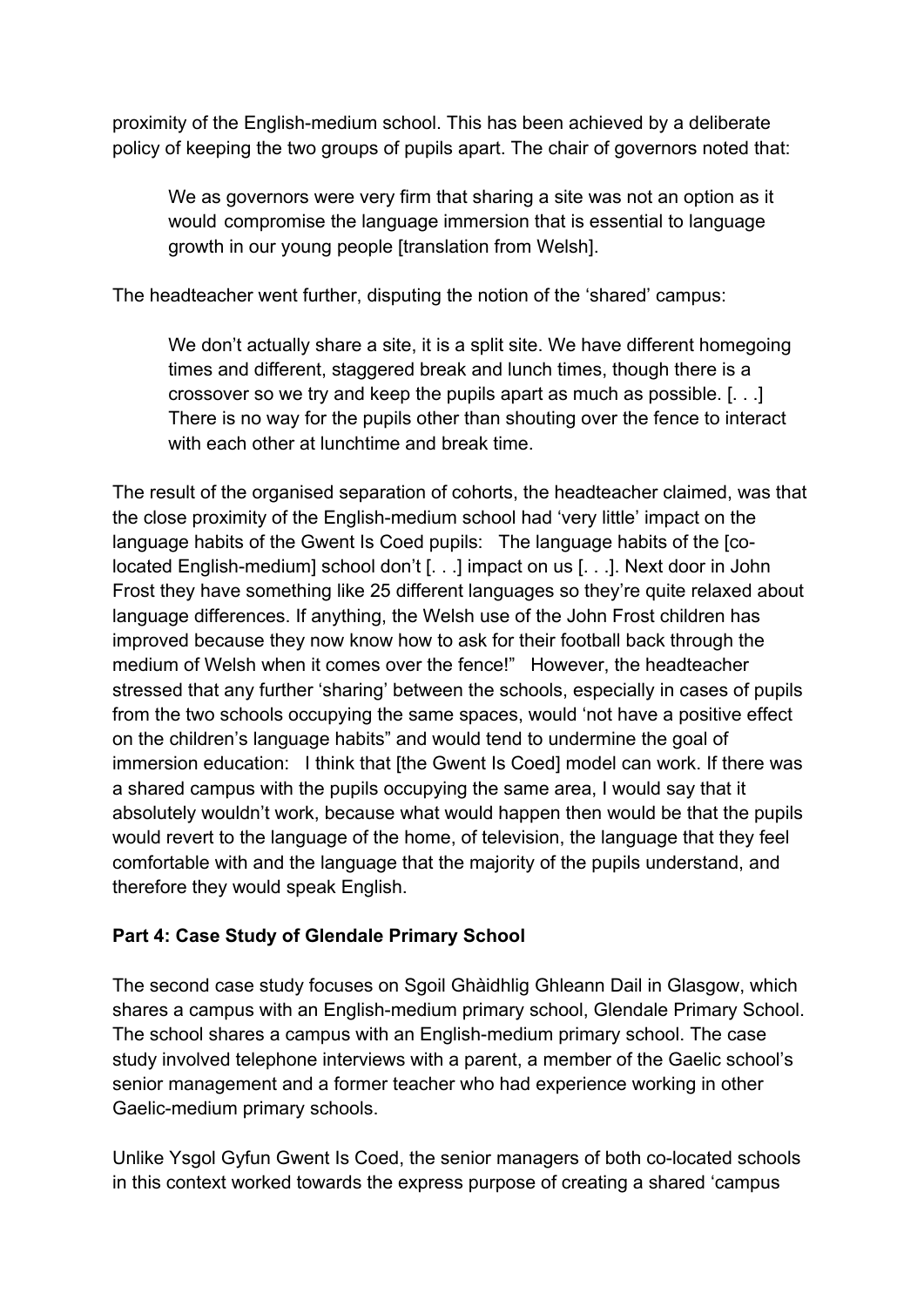ethos'. The schools run independently and do not share staff or senior management; however, pupils from each school spend break- and lunchtime eating and playing together in the school's shared dining hall and playground. The informants stated that initially some parents had raised concerns that their children's immersion experience would be compromised by their mixing with the English-medium cohort. The former teacher said, 'initially, some [parents] had the opinion that there should be separate break times but the general feeling was that we didn't want to create an *us and them* [situation].' All informants were unanimous in saying that parents' fears had been assuaged following the success of the co-location model. The former teacher said, 'once the decision [over shared break times] was made I never really felt that there was much pushback [from parents]'.

Research by Macleod et al. on standalone Gaelic-medium schools suggests that Gaelic-medium pupils tend to speak English outside the classroom (2014: 41). The parents, teachers and senior management of the school at the centre of this case study are cognisant of this tendency, with the teacher saying, 'it's very well known that children don't speak Gaelic in their break-time or their lunchtime anyway.' Unlike Ysgol Gyfun Gwent Is Coed, however, the response to the children's use of English outside the classroom has not been to impose strict language policies of separation with the aim of enforcing the use of Gaelic. Instead, the priority of the Gaelic-medium school's management has been to maximise the benefits of colocation through shared break and lunchtimes as well as joint activities and cultural days. The senior member of staff made this clear, saying, 'we didn't want it to be one of those schools [...] where the schools have very little interaction with each other but we wanted it to be a positive campus ethos [where] the schools were able to interact.' In saying this he makes a clear departure from the approach of Gwent Is Coed where maximising the immersion experience took ultimate priority.

Notably, the former teacher said that from their experience teaching at Glendale and at a standalone Gaelic school there was no perceptible difference between the level of Gaelic that children acquired in the standalone school compared to Glendale: 'if you're talking about comparing the immersive experience of the children in [a standalone GME school and a shared-campus GME school] then they're all very good. And quite similar.' They attributed this similarity to the fact that, at both schools, children used English with one another outside the classroom. The teacher said that the ideal environment would be a fully immersive setup 'where the support staff, the janitors, the supply teachers all had Gaelic", but said that neither model was currently providing such a comprehensive immersive experience.

Glendale was the second Gaelic school to open in Glasgow. It is notable that both the third school, Cartvale, and the planned fourth school at the former St James Primary will be free-standing schools and will not operate on the co-location model.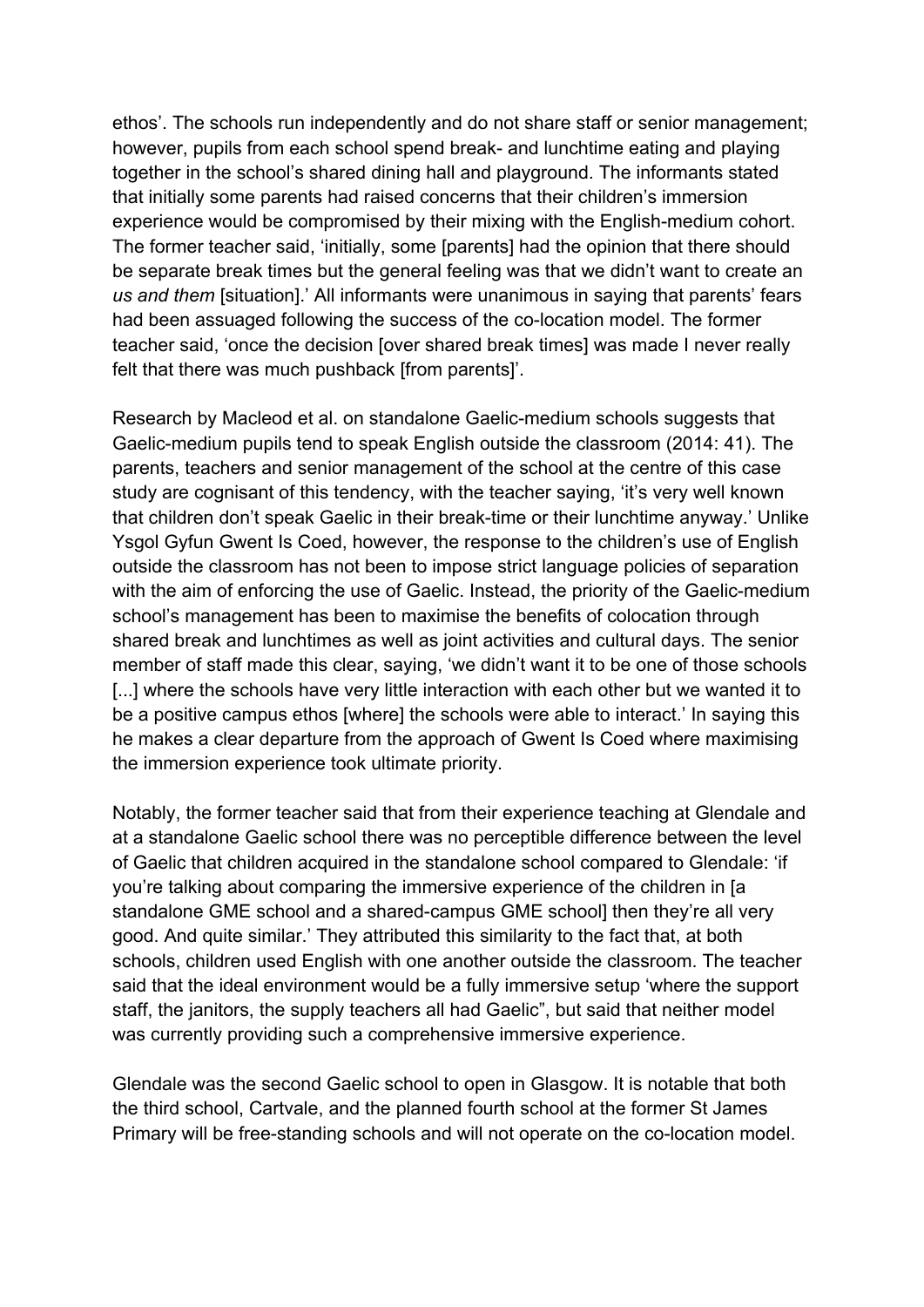### **Conclusion**

Though not definitive, evidence suggests that the ideal model for an immersion school would be a stand-alone institution so as to maximise the immersion experience and to ensure maximum levels of exposure to the language. The Irish organisation emphasises the need to preserve the immersion environment as a 'language sanctuary'. More generally, the international literature on language revitalisation highlights the importance of creating 'breathing spaces' (Fishman 1991) for the minority language – spaces in which there is less pressure for speakers (who are also speakers of the dominant language) to switch languages (see Cenoz and Gorter 2017 for Basque; O'Rourke 2019 for Galician). As such, while this need not imply that a hypothetical co-location model would not be successful, careful planning would be required to ensure that the school remained a 'breathing space' for the immersion language.

No two sets of co-located schools are the same. The extent to which facilities and spaces are shared varies from site to site. This will be an important variable in considering the potential impact of co-location for the Edinburgh GME high school. As Doell observed, 'the recipe for successful implementation includes not only actively encouraging the use of [immersion language] outside of the classroom but also within the school "so that the language is perceived as an authentic means of communication for a social purpose that goes beyond academic learning and pervades the life of the school"' (Doell 2011, quoting Lapkin (1991: 2)).

Given the above, if a co-location option is chosen, we can conclude that a model closer to that of Gwent Is Coed might be more appropriate than that of Gleann Dail. Ultimately the impact will depend on the nature of the space and interaction between the co-located schools. Research literature suggests that separation of the pupil groups is beneficial to the linguistic development of immersion pupils.

### **References**

Baker, Colin, and Wayne J. Wright (eds) (2017). Foundations of Bilingual Education and Bilingualism. 6th edn. Bristol: Multilingual Matters.

Bòrd na Gàidhlig (2017). Stiùireadh Reachdail airson Foghlam Gàidhlig/Statutory Guidance on Gaelic Education. Inverness: Bòrd na Gàidhlig.

Bòrd na Gàidhlig (2019). Dàta Foghlaim Ghàidhlig/Gaelic Education Data 2018–19. Inverness: Bòrd na Gàidhlig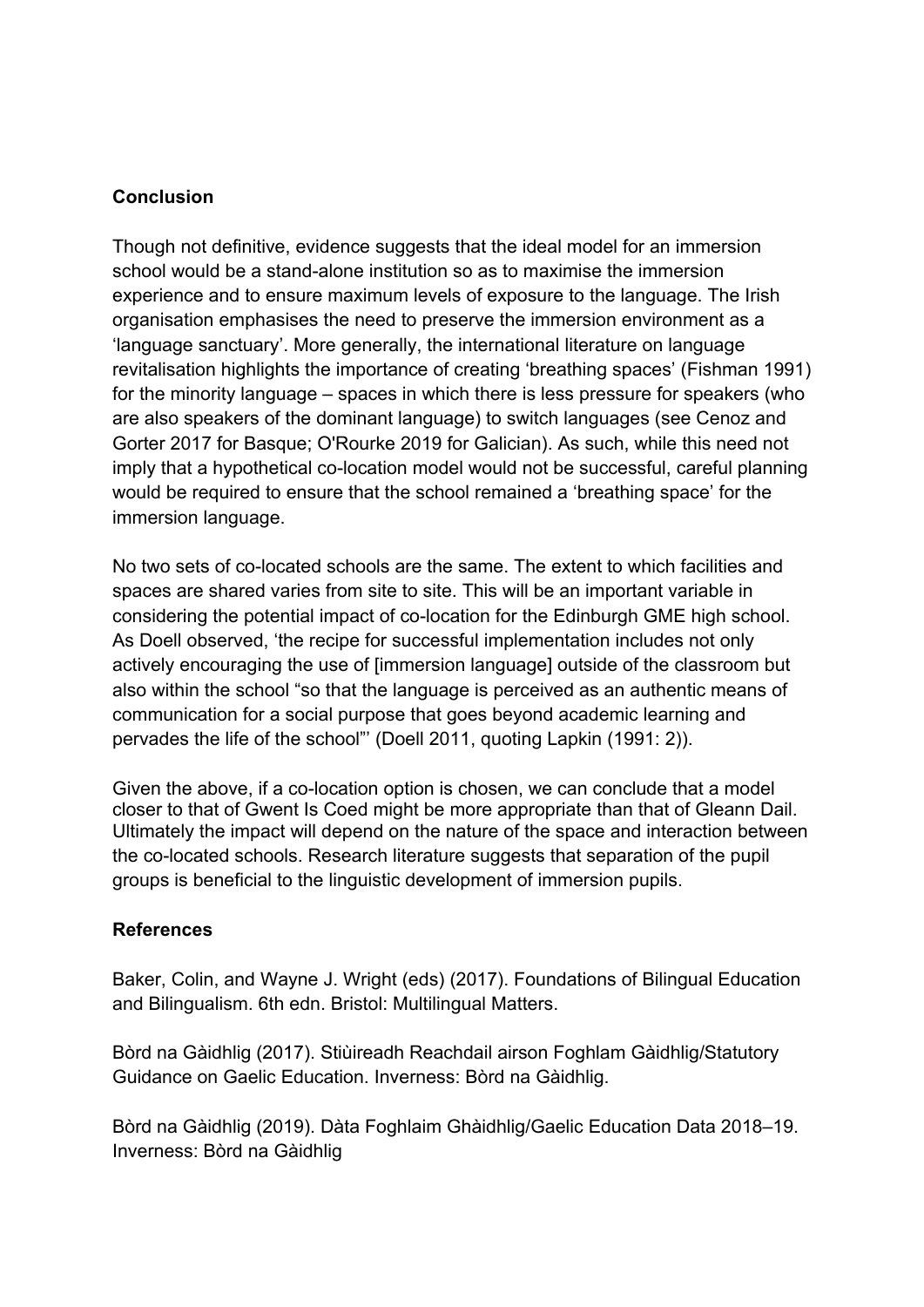(https://www.gaidhlig.scot/wpcontent/uploads/2019/07/Dàta-Foghlaim-AM-FOLLAIS-2018-19-egn-2-PUBLICEducation-Data-2.pdf).

Cenoz, Jasone, and Gorter, Durk (2017). Minority languages and sustainable translanguaging: threat or opportunity? Journal of Multilingual and Multicultural Development, 38:10, 901-912.

Cummins, Jim (2009). 'Bilingual and Immersion Programs', in Michael Long and Catherine Doughty, eds. *Handbook of Second Language Teaching*, 159-81. London: Blackwell.

Department of Education (Northern Ireland) (2013). Sharing Works: A Policy for Shared Education. Bangor: Department of Education.

Doell, Lesley (2011). 'Comparing Dual-Track and Single-Track French Immersion Programs: Does Setting Matter?'. ACIE Newsletter, 14:2.

Dunmore, Stuart (2019). Language Revitalisation in Gaelic Scotland: Linguistic Practice and Ideology. Edinburgh: Edinburgh University Press.

Fishman, Joshua (1991) Reversing Language Shift. Clevedon: Multilingual Matters.

Fortune, Tara Williams (2012). 'What the Research Says About Immersion', in *Chinese Language Learning in the Early Grades*, 9-13. New York: Asia Society.

Gaeloideachas (2020). Gaeloideachas Policy on Aonaid lán-Ghaeilge. Dublin: Gaeloideachas <https://gaeloideachas.ie/wpcontent/uploads/2020/02/Gaeloideachas-Policy-on-Irish-medium-Aonaid-2020.pdf>.

Gathercole, Virginia C. Mueller, and Thomas, Enlli Môn (2005). Minority Language Survival: Input Factors Influencing the Acquisition of Welsh, in Proceedings of the 4th International Symposium on Bilingualism, ed. by James Cohen et al., 852-74. Somerville, MA: Cascadilla Press <www.lingref.com/isb/4/067ISB4.PDF>

*Irish Times* (2019). Minister urged to act in Irish-language dispute at Dundalk school. 3 October.

Jones, Megan (2016). *Research Briefing: Welsh-medium education and Welsh as a subject*. Cardiff: National Assembly for Wales Research Service.

Lambert, Wallace E., and Tucker, G. Richard (1972), The Bilingual Education of Children: The St. Lambert Experiment, Rowley, MA: Newbury House.